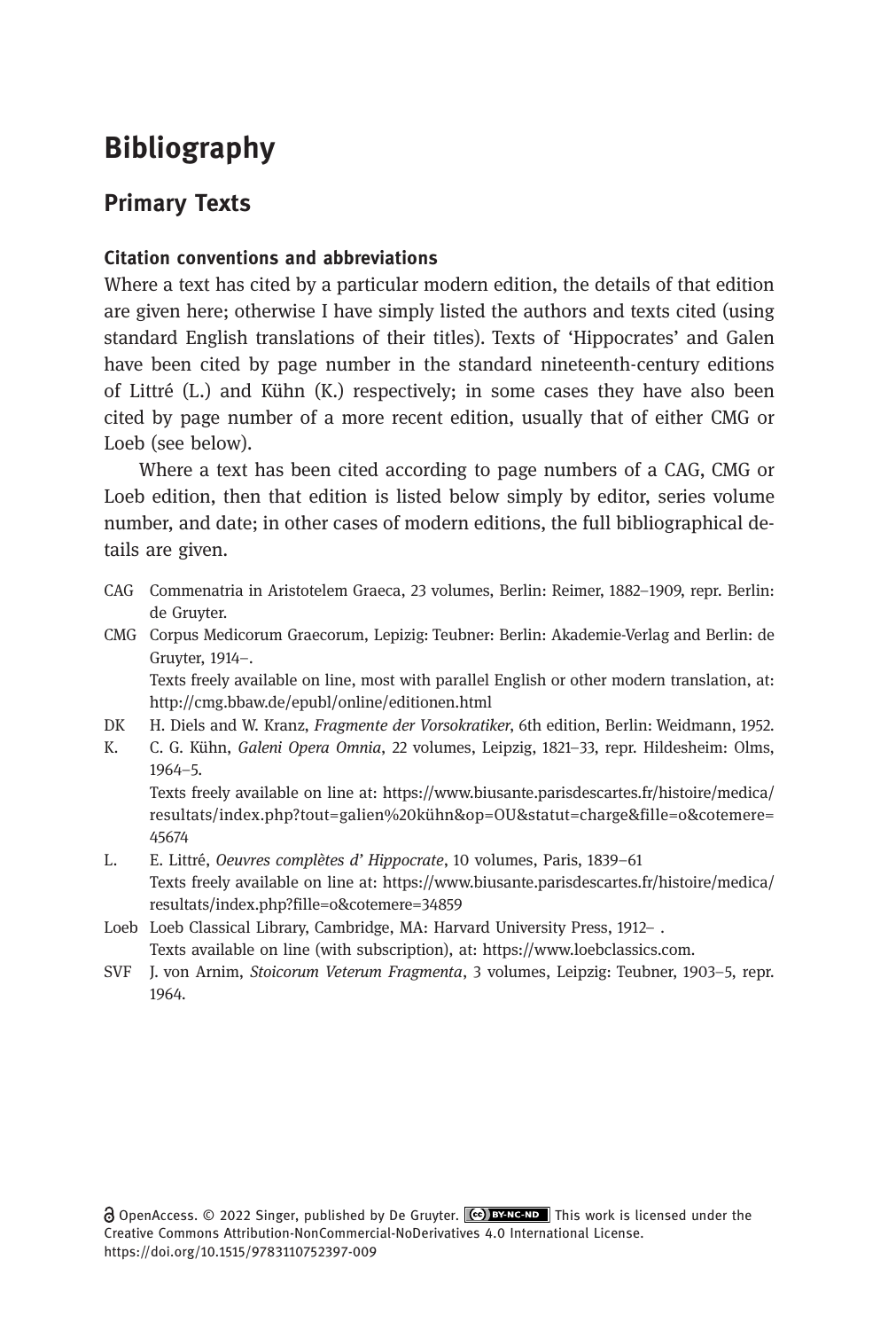# List of primary sources cited

#### Aeneas Tacticus

Aeschines The False Embassy

Aëtius of Amida Medical Books

#### Anthologia Palatina

#### Aristotle

Historia Animalium Physics Poetics Politics Respiration Rhetoric

#### ps.-Aristotle

The Athenian Constitution

#### Aristoxenus

Elements of Harmonics, ed. H. Macran, The Harmonics of Aristoxenus, Oxford: Clarendon Press, reprinted Hildesheim: Olms, 1974.

Elements of Rhythm, ed. L. Pearson, Aristoxenus: Elementa Rhythmica, Oxford: Clarendon Press, 1990.

#### Arrian

Discourses of Epictetus

#### Athenaeus

The Dinner Sophists

### Augustine

The City of God Confessions

# Caesar

Gallic War

### Cicero

Letters to Friends On the Orator The Orator Tusculan Disputations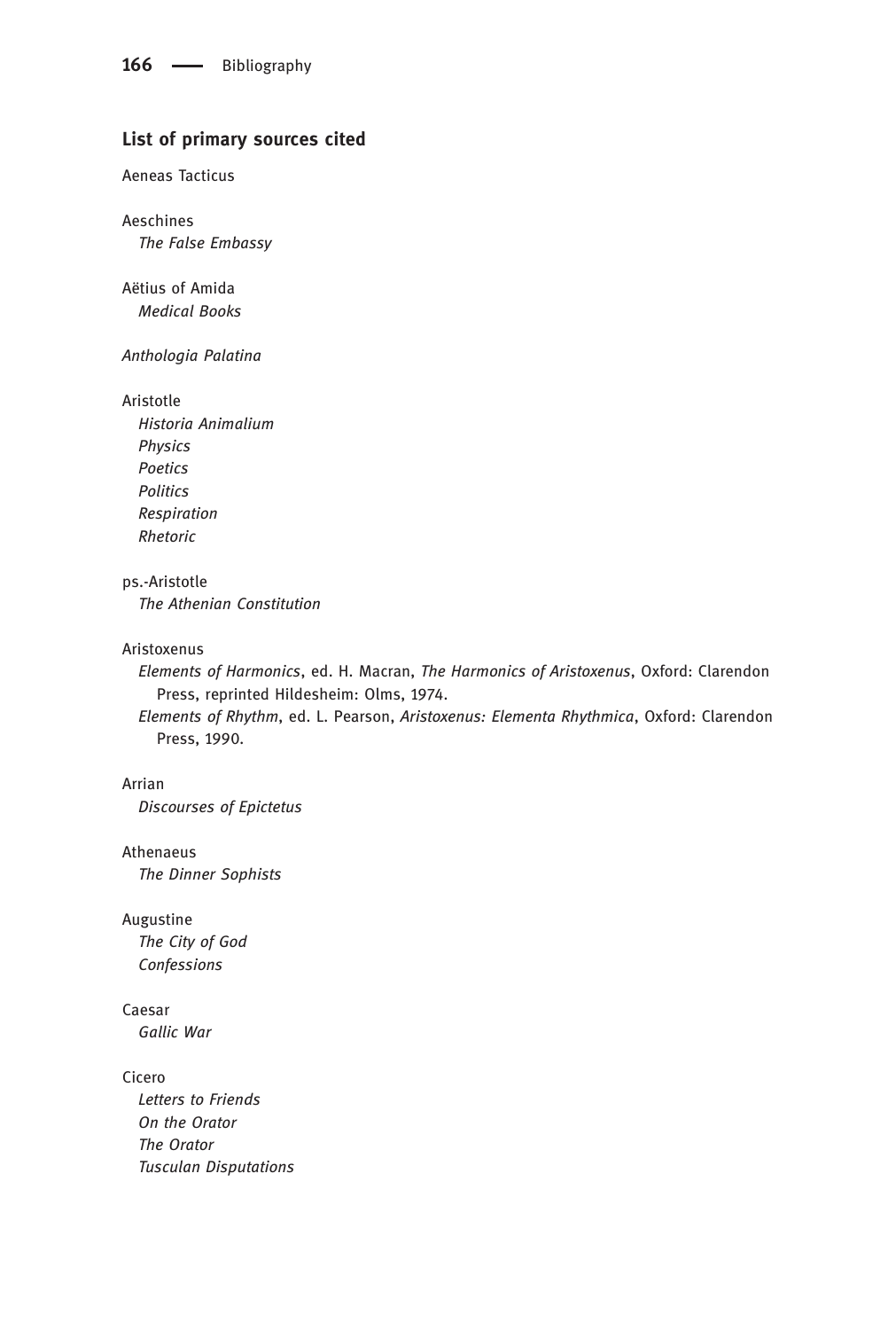#### Damascius

Doubts and Solutions on Plato's Parmenides, ed., commentary and trans. L. G. Westerink and J. Combès, Damascius: Commentaire du Parménide de Platon, vol. III, Paris: Les Belles Lettres, 2002; ed. C. A. Ruelle, Damascius Diadochus Dubitationes et Solutiones in Platonis Parmenidem, vol. II, Paris, 1889, repr. Amsterdam: Hakkert, 1966.

#### Demosthenes

Against Euboulides Against Konon Against Makartatos Against Stephanos On the Crown

Dio Cassius

Diogenes Laertius

Lives of the Eminent Philosophers

#### Galen

- Affections and Errors of the Soul, ed. W. de Boer, CMG V 4,1,1, 1937, English translation in Singer (2013).
- Anatomical Procedures, those parts of the text which survive only in Arabic translated by M. Simon, Sieben Bücher Anatomie des Galen, II, Leipzig: Hinrich'sche Buchhandlung, 1906.
- Bloodletting against Erasistratus
- Commentary on Hippocrates' Aphorisms
- Commentary on Hippocrates' Epidemics, book 1, ed. E. Wenkebach and F. Pfaff, CMG V 10,1, 1934.
- Commentary on Hippocrates' Epidemics, book 6, ed. E. Wenkebach and F. Pfaff, CMG V 10,2,2, 1956.
- Commentary on Hippocrates' The Nature of the Human Being, ed. J. Mewaldt, CMG V 9,1, 1914.
- Crises, ed. B. Alexanderson, Galenos Περὶ κρίσεων, Überlieferung und Text, Studia Graeca et Latina Gothoburgensia 23, Göteborg: Elanders Boktryckeri Arktiebolag.

Critical Days

The Discernment of the Pulse

The Distinct Types of Fever

The Distinct Types of Pulse

- The Doctrines of Hippocrates and Plato, ed. with English translation P. De Lacy, CMG V 4,1,2, 3 volumes, 1978–84, new edition 2005.
- An Exhortation to Study the Arts, ed. A. Barigazzi, CMG V 1,1, 1991, English translation in Singer (1997).
- Health (De sanitate tuenda), ed. K. Koch, CMG V 4,2, 1923, English translation in Singer (forthcoming).
- Mixtures, ed. G. Helmreich, Galeni De temperamentis libri tres, Leipzig: Teubner, 1904, English translation in Singer and van der Eijk (2018).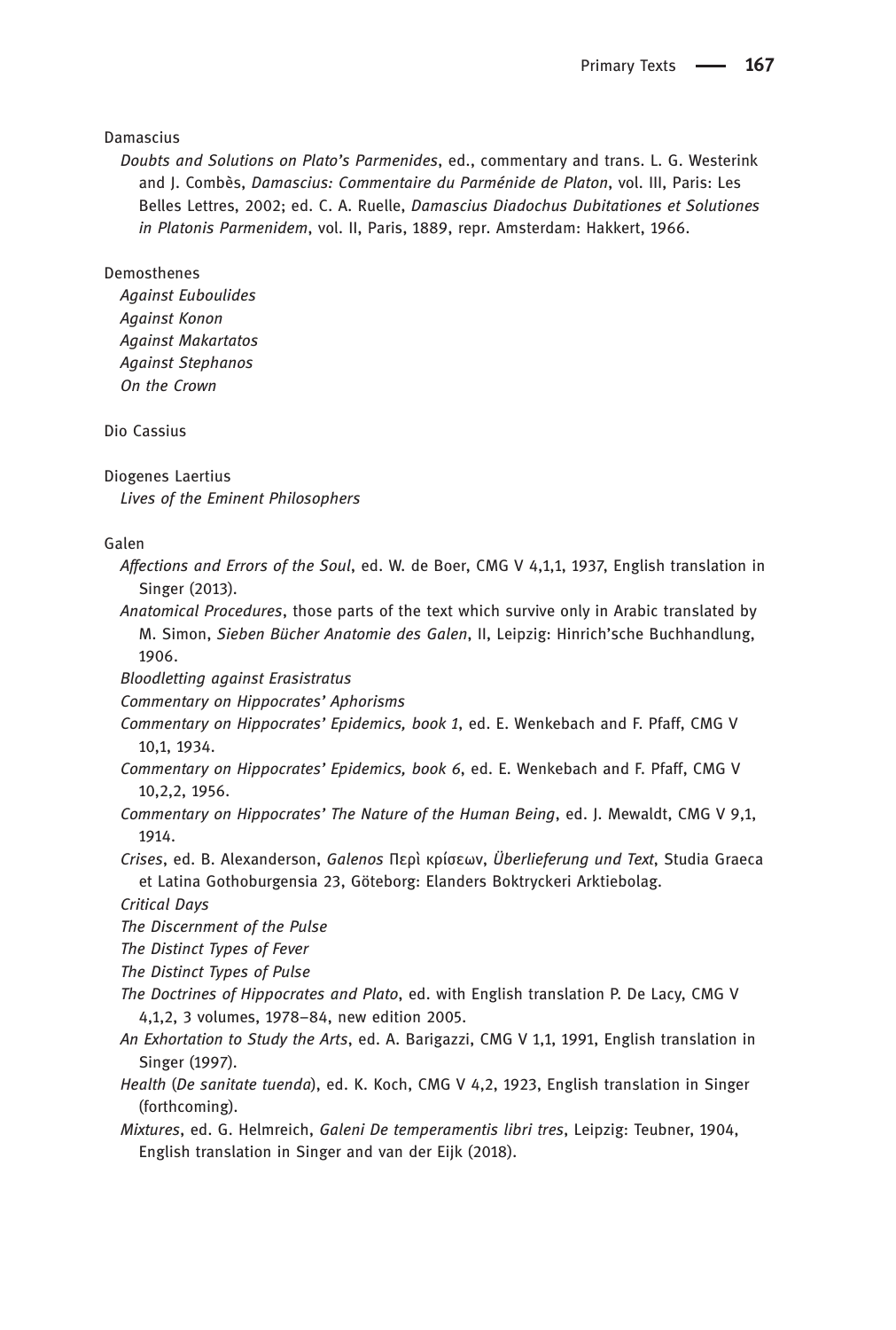The Order of My Own Books, ed. I. Müller, in Claudii Galeni Pergameni Scripta Minora, vol. II, Leipzig: Teubner 1891, also ed. with French translation in V. Boudon-Millot, Galien: Oeuvres, Tome I, Paris: Les Belles Lettres, English translation in Singer (1997).

- My Own Books, ed. I. Müller, in Claudii Galeni Pergameni Scripta Minora, vol. II, Leipzig: Teubner 1891, also ed. with French translation in V. Boudon-Millot, Galien: Oeuvres, Tome I, Paris: Les Belles Lettres, English translation in Singer (1997).
- Periods (Adversus eos qui de typis scripserunt, vel de circuitibus)

The Pulse for Beginners, English translation in Singer (1997)

Prognosis, ed. V. Nutton, CMG V 8,1, 1979.

The Shaping of the Embryo, ed. D. Nickel, CMG V 3,3, 2001, English translation in Singer (1997).

The Soul's Dependence on the Body, ed. I. Müller, in Claudii Galeni Pergameni Scripta Minora, vol. II, Leipzig: Teubner, 1891, English translation in Singer (2013).

Synopsis on the Pulse

The Therapeutic Method

The Therapeutic Method to Glaucon

# Aulus Gellius

Attic Nights

#### Euripides

Hippolytus

Herodotus

**Histories** 

#### Hesiod

Works and Days

#### 'Hippocrates'

Affections, ed. and trans. P. Potter, Loeb V, 1988. Airs, Waters, Places, ed. H. Diller, CMG I 1,2, 1970, new edition 2002. Aphorisms, ed. and trans. W. H. S. Jones, Loeb IV, 1931. Diseases 1–2, ed. and trans. P. Potter, Loeb V, 1988. Diseases 3, ed. and trans. P. Potter, Loeb VI, 1988. Diseases 4, ed. and trans. P. Potter, Loeb X, 2012. Diseases of Girls ed. and trans. P. Potter, Loeb IX, 2010. Epidemics, books 1 and 3, ed. and trans. W. H. S. Jones, Loeb I, 1923. Epidemics, books 2 and 4–7, ed. and trans. W. D. Smith, Loeb VII, 1994 Hebdomads Internal Affections, ed. and trans. P. Potter, Loeb VI, 1988. The Nature of the Human Being, ed. J. Jouanna, CMG I 1,3, 1975, new edition 2002. Prognostic, ed. and trans. W. H. S. Jones, Loeb II, 1923. Regimen, ed. R. Joly and S. Byl, CMG I 2,4, new edition 2003. Regimen in Acute Diseases, ed. and trans. W. H. S. Jones, Loeb II, 1923. Regimen in Health, see The Nature of the Human Being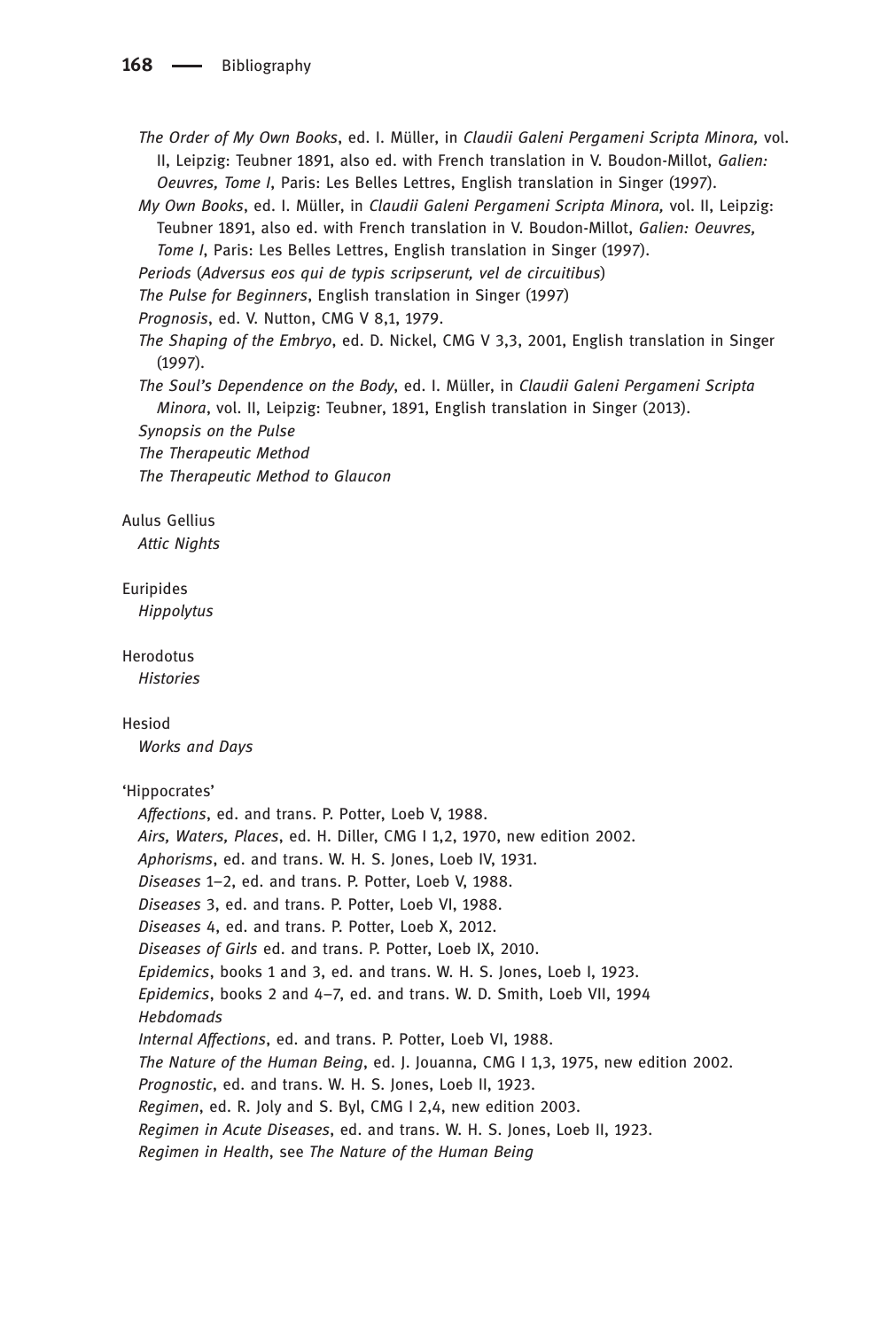#### Homer

**Odyssey** 

#### Horace

The Art of Poetry

#### Marcellinus

The Pulse, ed. H. Schöne, 'Markellinos' Pulslehre: ein griechsiches Anekdoton', in Festschrift zur 49. Versammlung deutscher Philologen und Schulmänner, 448–72, Basel: Birkhauser, 1907.

Marcus Aurelius Meditations

Ovid Metamorphoses

### Petronius **Satyricon**

John Philoponus

On Aristotle's Posterior Analytics, ed. M. Wallies, CAG XIII 3, 1909.

#### Plato

Laws Theaetetus Timaeus

Pliny the Elder Natural History

Pliny the Younger Letters

# Plotinus

Enneads

# Porphyry

Life of Plotinus

# Plutarch

Platonic Questions

Rufus

Synopsis on the Pulse, ed. C. Daremberg and C.-E. Ruelle, Oeuvres de Rufus d'Ephèse, Paris: Imprimerie Nationale, 1879.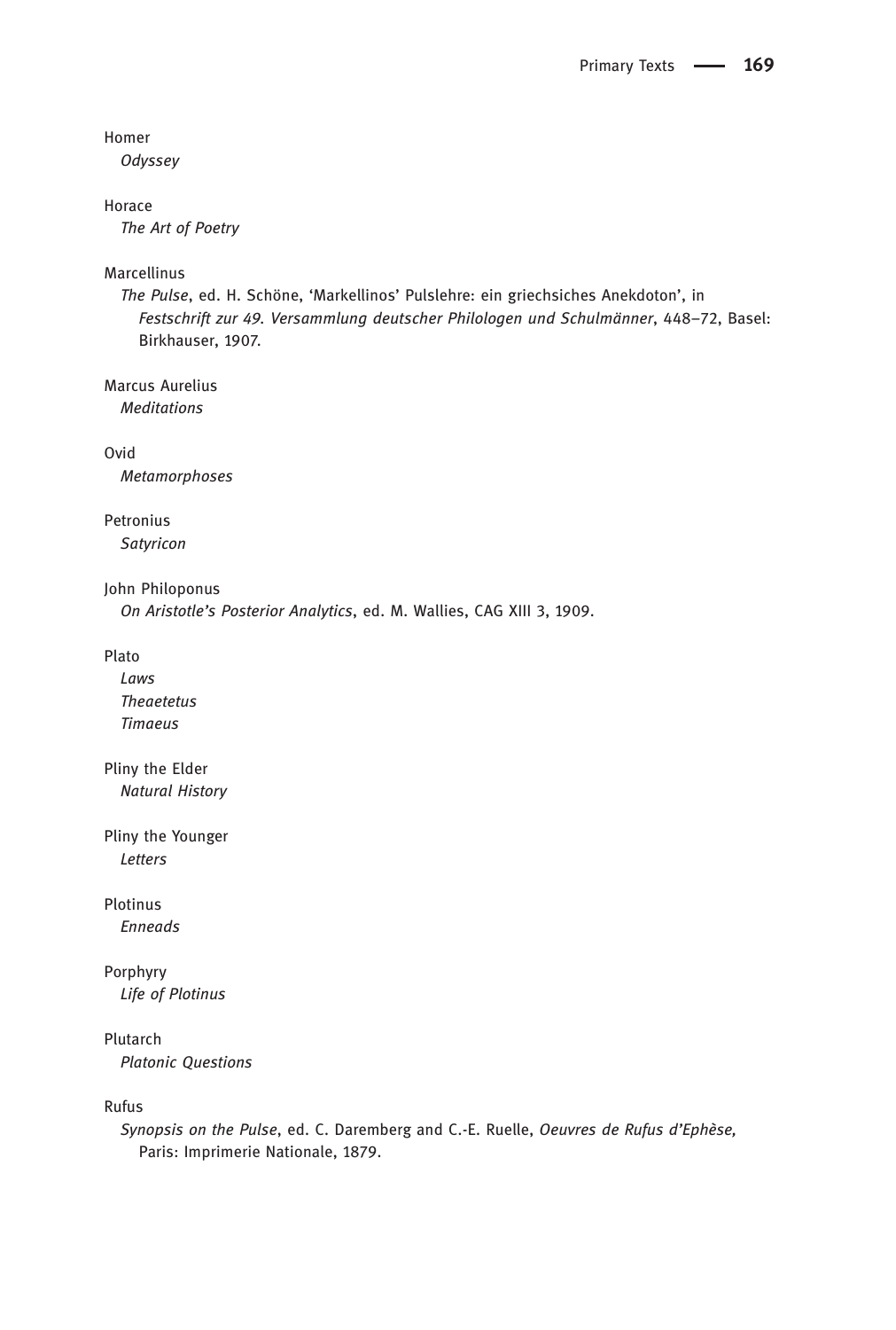Seneca

Apocolyntosis The Brevity of Life Moral Letters Tranquility of Mind

Sextus Empiricus Against the Mathematicians

Simplicius On Aristotle's On the Heavens, ed. I. L. Heiberg, CAG VII, 1894 On Aristotle's Physics, ed. H. Diels, CAG IX, 1882.

Soranus Gynaecology, ed. J. Ilberg, CMG IV, 1927.

Stobaeus Anthology

Suetonius Augustus Tiberius

Themistius

On Aristotle's Physics, ed. H. Schenkl, CAG V 2, 1900.

# Secondary Literature

Armisen-Marchetti, A. (1989) Sapientiae facies: étude sur les images de Sénèque, Paris: Les Belles Lettres.

Armisen-Marchetti, A. (1995) 'Sénèque et l'appropriation du temps', Latomus 54(3): 545–67.

Arnaldi, M. and Schaldach, K. (1997) 'A Roman cylinder dial: witness to a forgotten tradition', Journal for the History of Astronomy 28 (2): 107–17.

Baddeley, A. (1994) 'The magical number seven: still magic after all these years', Psychological Review 101(2): 353–6.

Bardong, K. (1942) 'Beiträge sur Hippokrates- und Galen-Forschung', Nachrichten von der Akademie der Wissenschaften in Göttingen, Philologisch-Historische Klasse 7: 577–640.

Barker, A. (1978) 'Music and perception: a study in Aristoxenus', The Journal of Hellenic Studies 98: 9–16.

Barker, A. (1984/9) Greek Musical Writings, 2 vols., Cambridge: Cambridge University Press.

Barker, A. (1994) 'Ptolemy's Pythagoreans, Archytas and Plato's conception of mathematics', Phronesis 39: 113–35.

Barker, A. (2005) 'The journeying voice: melody and metaphysics in Aristoxenian science', Apeiron 38(3): 161–84.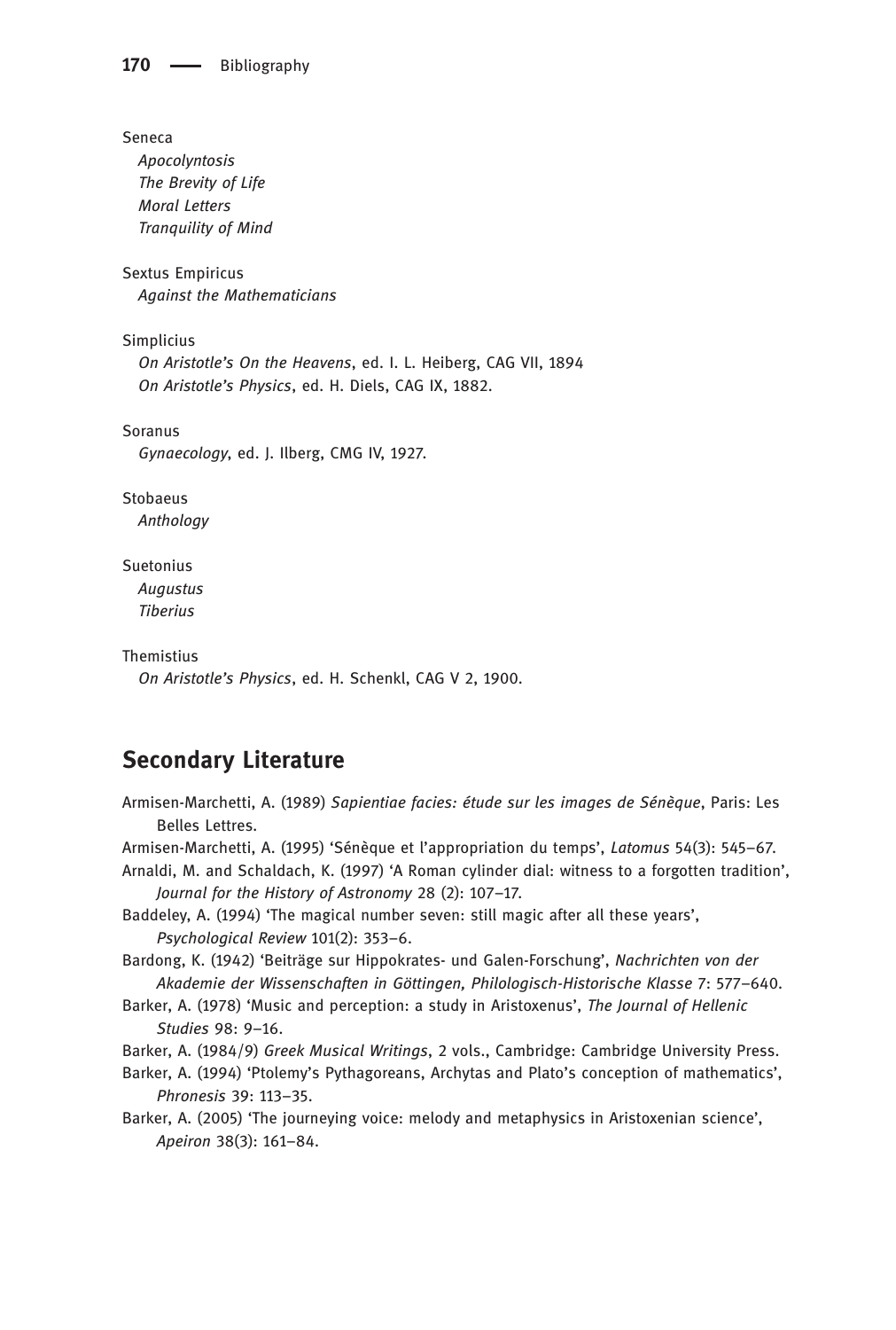- Barton, T. S. (1994a) Power and Knowledge: Astrology, Physiognomics, and Medicine under the Roman Empire, Ann Arbor: University of Michigan Press.
- Barton, T. S. (1994b) Ancient Astrology, London: Routledge.
- Barton, T. S. (1995) 'Augustus and Capricorn: astrological polyvalency and imperial rhetoric', The Journal of Roman Studies 85: 33–41.
- Beard, M. (1987) 'A complex of times: no more sheep on Romulus' birthday', Cambridge Classical Journal 33:1–15.
- Beck, M. (2007) 'Plutarch', in de Jong and Nünlist (eds), 397–411.
- Beierwaltes, W. (1967) Plotin über Ewigkeit und Zeit: Enneade III 7, Frankfurt am Main: Klostermann.
- Ben-Dov, J. and Doering, L. (2017) (eds) The Construction of Time in Antiquity, Cambridge: Cambridge University Press.
- Berrey, M. (2017) Hellenistic Science at Court, Berlin: De Gruyter.
- Bettini, M. (1991) Anthropology and Roman Culture: Kinship, Time, Images of the Soul, Baltimore: The Johns Hopkins University Press.
- Betz, H. D. (1986) The Greek Magical Papyri in Translation, Including the Demotic Spells, Chicago: The University of Chicago Press.
- Bonnin, J. (2013) 'Horologia et memento mori: les hommes, la mort et le temps dans l'Antiquité gréco-romaine', Latomus 72 (2): 468–91.
- Bonnin, J. (2015) La mesure du temps dans l'Antiquité, Paris: Les Belles Lettres.
- Bonomi, S. (1984) 'Tomba Romana Del Medico a Este', Aquileia Nostra lv: cols. 77-107.
- Borg, B. (2004a) 'Glamorous intellectuals: portraits of *pepaideumenoi* in the second and third centuries AD', in Borg (2004b), 157–78.
- Borg, B. (2004b) (ed.) Paideia: The World of the Second Sophistic, Millennium Studies 2, Berlin: de Gruyter.
- Borg, B. (2012) 'Recent approaches to the study of Roman portraits', Perspective 2:315–20, <https://doi.org/10.4000/perspective.137> Accessed: 3. 11.2021.
- Boudon-Millot, V. (2009) 'Galen's bios and methodos: from ways of life to path of knowledge', in Gill et al. (eds), 175–89.
- Bultrighini, I. (2018) 'Thursday (dies Iovis) in the later Roman Empire', Papers of the British School of Rome 86: 61–84.
- Bultrighini, I. (2021a) 'Theon hemerai: astrology, the seven-day planetary week, and the spread of astral beliefs and the cult of the seven planets in the Greco-Roman world', in I. Salvo and T. S. Scheer (eds) Religion and Education in the Ancient Greek World, Tübingen: Mohr Siebeck.
- Bultrighini, I. (2021b) 'Calendars of the Greek East under Rome: a new look at the Hemerologia tables', in S. Stern (ed.) Calendars in the Making: The Origins of Calendars from the Roman Empire to the Later Middle Ages, 80–128, Leiden: Brill.
- Carmichael, C. (1999) 'The Sabbatical/Jubilee cycle and the seven-year famine in Egypt', Biblica 80: 224–39.
- Casperson, L. W. (2003) 'Sabbatical, Jubilee, and the Temple of Solomon', Vetus Testamentum 53(3): 283–96.
- Cokayne, K. (2003) Experiencing Old Age in Ancient Rome, London: Routledge.
- Coope, U. (2005) Time for Aristotle: Physics IV.10–14, Oxford: Oxford University Press.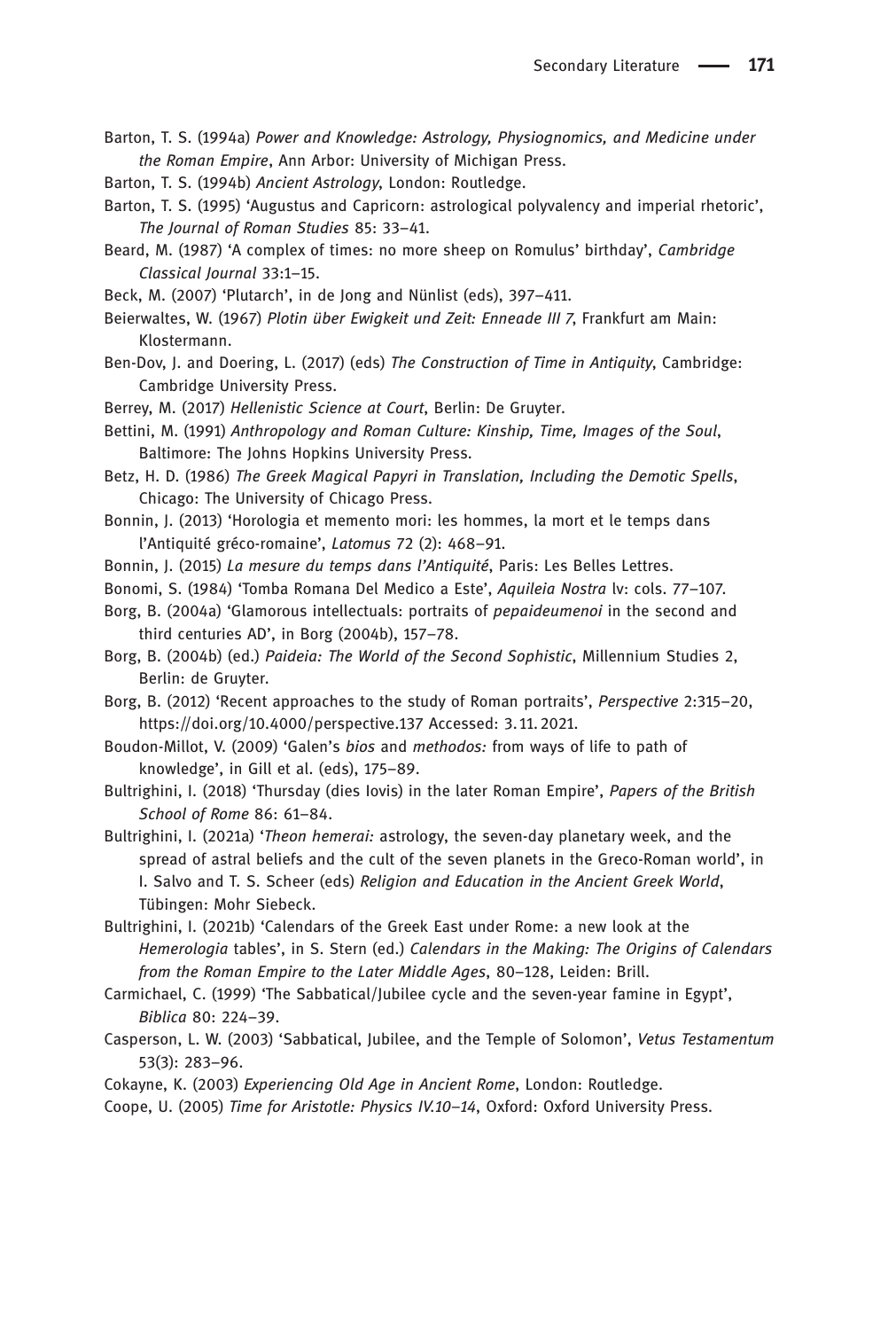- Cooper, G. (2011a) Galen, De diebus decretoribus, from Greek into Arabic: A Critical Edition, with Translation and Commentary, of Hunayn ibn Ishāq, Kitāb ayyām al-buhrān, Farnham, Surrey: Ashgate.
- Cooper, G. (2011b) 'Galen and astrology: a mésalliance?' Early Science and Medicine 16: 120– 46.
- Cooper, G. (2013) 'Approaches to the critical days in late medieval and Renaissance thinkers', Early Science and Medicine 18(6): 536–65.
- Corbier, P. and Gascou, J. (1995) 'Inscriptions de Tébessa d'après les archives de P.-A. Février', Antiquités africaines 31: 277–323.
- Craik, E. (2015) The 'Hippocratic Corpus': Content and Context, London: Routledge.

Csapo, E. and Miller, M. (1998) 'Democracy, empire, and art: toward a politics of time and narrative', in D. Boedeker and K. A. Raaflaub (eds) Democracy, Empire, and the Arts in Fifth-Century Athens, 87–125, Cambridge, MA: Harvard University Press.

Darbo-Peschanski (2000) (ed.) Constructions du temps dans le monde grec ancien Paris: CNRS Éditions.

Davidson, J. (2001) 'Dover, Foucault and Greek homosexuality: the truth of sex', Past & Present 170: 3–51.

Davidson, J. (2007) The Greeks and Greek Love: A Radical Reappraisal of Homosexuality in Ancient Greece, London: Weidenfeld and Nicolson.

Dean-Jones, L. A, (1994) Women's Bodies in Ancient Greek Science, Oxford: Clarendon Press.

- Dench, E. (2017) 'Ethnicity, culture, and identity', in Richter and Johnson (eds), 99–114.
- Denyer, N. C. (1981) 'The atomism of Diodorus Cronus', Prudentia 13: 33–45.
- Denyer, N. C. (2009) 'Diodorus Cronus: modality, the Master Argument and formalization', Humana Mente 8: 33–46.

Desroches-Noblecourt, C. (1976) (ed.) Ramsès le Grand: Catalogue de l'exposition du Grand Palais. Paris: Galeries Nationales du Grand Palais.

- Detel, W. (forthcoming) Aristotle's Theory of Time: A New Reading.
- Dodds, E. R. (1965) Pagans and Christians in an Age of Anxiety, Cambridge: Cambridge University Press.
- Dohrn-van Rossum, G. (1996) History of the Hour: Clocks and Modern Temporal Orders, Chicago: University of Chicago Press.
- Dohrn-van Rossum, G. (2003) 'Clocks', in H. Cancik and H. Schneider (eds.) Brill's New Pauly, Leiden: Brill, 3: 458–64.
- Dover, K. J. (1989) Greek Homosexuality, 2nd edition, London: Duckworth.
- Ehrlich, S. (2012) ' "Horae" in Roman Funerary Inscriptions', Master's Thesis, The University of Western Ontario.
- van der Eijk, P. J. (1999) (ed.) Ancient Histories of Medicine: Essays in Medical Doxography in Classical Antiquity, Leiden: Brill.
- van der Eijk, P. J. (2009) 'Aristotle! What a thing for you to say!', in Gill, Whitmarsh and Wilkins (eds), 261–81.
- van der Eijk, P. J. (2015a) 'On "Hippocratic" and "Non-Hippocratic" medical writings', in L. Dean-Jones and R. Rosen (eds) Ancient Concepts of the Hippocratic: Papers Presented at the XIIIth International Hippocrates Colloquium, 17–47, Leiden: Brill.
- van der Eijk, P. J. (2015b) 'Galen on the assessment of bodily mixtures', in B. Holmes and K.- D. Fischer (eds) The Frontiers of Ancient Science: Essays in Honor of Heinrich von Staden, 675–98, Berlin: De Gruyter.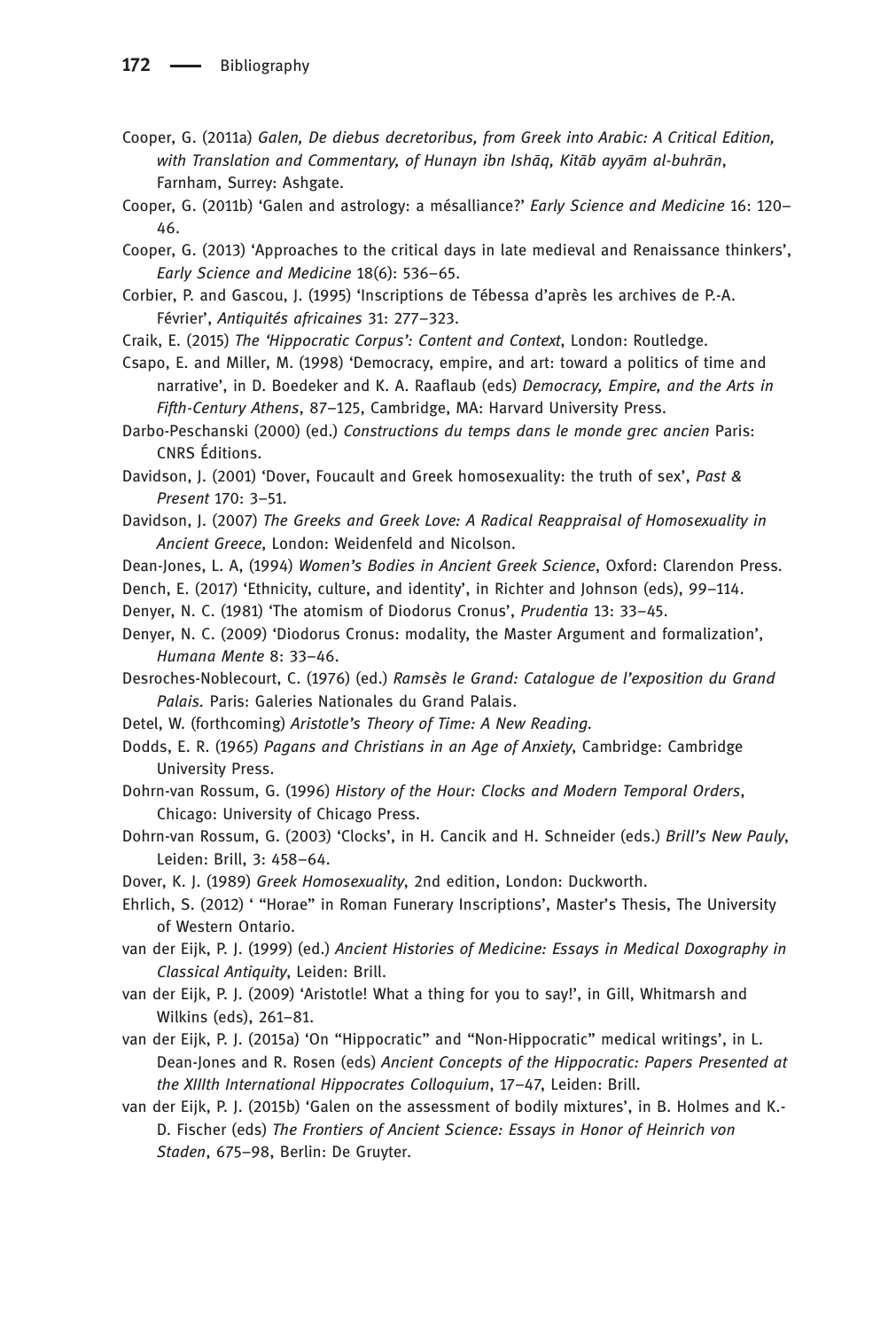- Emery, N., Markosian, N. and Sullivan, M. (2020) 'Time', SEP [https://plato.stanford.edu/ar](https://plato.stanford.edu/archives/win2020/entries/time/) [chives/win2020/entries/time/](https://plato.stanford.edu/archives/win2020/entries/time/) Accessed: 3. 11.2021.
- Ewald, B. C. (1999) Der Philosoph als Leitbild: Ikonographische Untersuchungen an römischen Sarkophagreliefs, Mainz: P. von Zabern.
- Eyben, E. (1972) 'Antiquity's view of puberty', Latomus 31, 677–97.
- Falkner, T. M. (1990) 'The politics and poetics of time in Solon's "Ten Ages"', The Classical Journal 86(1): 1–15.
- Fejfer, J. (2008) Roman Portraits in Context, Berlin: De Gruyter.
- Flemming, R. (2000) Medicine and the Making of Roman Women: Gender, Nature, and Authority from Celsus to Galen, Oxford: Oxford University Press.
- Flemming, R. (2007) 'Galen's imperial order of knowledge', in J. König and T. Whitmarsh (eds) Ordering Knowledge in the Roman Empire, 241–77, Cambridge: Cambridge University Press.
- Flemming, R. (2019) 'Galen and the plague', in Petit (ed.), 219–44.
- Garofalo, I. (2003) 'Noti sui giorni critici in Galeno', in N. Palmieri (ed.) Rationnel et irrationnel dans la médecine ancienne et médiévale: aspects historiques, scientifiques et culturels, 45–58, Saint-Étienne: Université de Saint-Étienne.
- Gell, A. (1992) The Anthropology of Time, Oxford: Berg.
- Gibbs, S. L. (1976) Greek and Roman Sundials, New Haven, CT: Yale University Press.
- Gibson, S. (2005) Aristoxenus of Tarentum and the Birth of Musicology, London and New York: Routledge.
- Gill, C., Whitmarsh, T. and Wilkins, J. (2009) (eds) Galen and the World of Knowledge, Cambridge: Cambridge University Press.
- Goldhill, S. (2001) (ed.) Being Greek under Rome: Cultural Identity, the Second Sophistic and the Development of Empire, Cambridge: Cambridge University Press.
- Good, J. (1968) 'Time: social organization', in D. L. Sills and R. K. Merton (eds) International Encyclopedia of the Social Sciences, New York: Macmillan, vol. 16: 30–42.
- Gowers, E. (1995) 'The anatomy of Rome from Capitol to Cloaca', The Journal of Roman Studies 85: 23–32.
- Graßhoff, G., Rinner, E., Schaldach, K., Fritsch, B. and Taub, L. (2015) Ancient Sundials, Online Database, TOPOI, https://doi.org/10.17171/1–1 Accessed: 3. 11.2021.
- Grmek, M. and Gourevitch, D. (1994) 'Aux sources de la doctrine médicale de Galien: l'enseignement de Marinus, Quintus et Numisianus', ANRW II.37.2, 1491–1528.
- van Groningen, B. A. (1953) In the Grip of the Past: Essay on an Aspect of Greek Thought, Brill: Leiden.
- Halperin, D. M. (1990) One Hundred Years of Homosexuality; and Other Essays on Greek Love, London: Routledge.
- Halperin, D. M., Winkler, J. J. and Zeitlin, F. (1990) (eds) Before Sexuality: The Construction of Erotic Experience in the Ancient Greek World, Princeton, NJ: Princeton University Press.
- Hankinson, R. J. (1994) 'Galen's concept of scientific progress', in ANRW II.37.2, 1775–89.
- Hannah, R. (2005) Greek and Roman Calendars: Constructions of Time in the Classical World, Bristol: Bristol Classical Press.
- Hannah, R. (2008) 'Timekeeping', in J. P. Oleson (ed.) The Oxford Handbook of Engineering and Technology in the Classical World, 740–58, Oxford: Oxford University Press.
- Hannah, R. (2009) Time in Antiquity, New York and London: Routledge.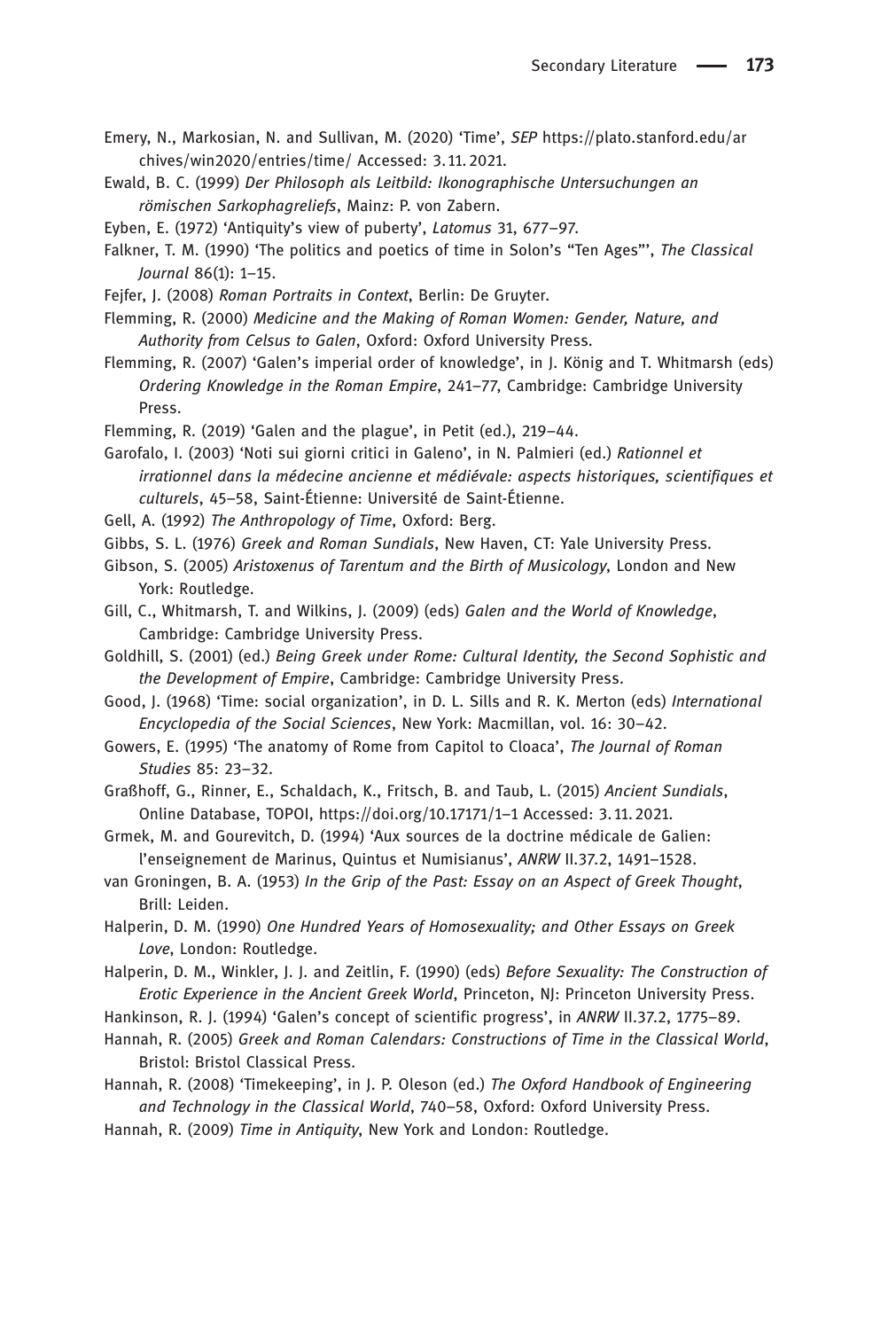- Hannah, R. (2011) 'The Horologium of Augustus as a sundial', Journal of Roman Archaeology 24: 87–95.
- Hannah, R. (2013a) 'Clocks', Encyclopedia of Ancient History, London: Wiley-Blackwell.

Hannah, R. (2013b) 'Time in written spaces', in G. Sears, P. Keegan and R. Laurence (eds) Written Space in the Latin West, 200 BC to AD 300, 83–102, London and New York: Bloosmbury.

Hannah, R. (2020) 'The sundial and the calendar', in A. C. Bowen and F. Rochberg (eds) Hellenistic Astronomy: The Science in Its Contexts, edited by, Leiden: Brill, 323–39.

Harlow, M. E. and Laurence, R. (2002) Growing Up and Growing Old in Ancient Rome: A Life Course Approach, London: Routledge.

Harris, C. R. S (1973) The Heart and the Vascular System in Ancient Greek Medicine: From Alcmaeon to Galen, Oxford: Oxford University Press.

Haselberger, L. (2011) 'A debate on the Horologium of Augustus: controversy and clarifications', Journal of Roman Archaeology 24: 47–73.

Haselberger, L. (2014) (ed.) The Horologium of Augustus: Debate and Context, Journal of Roman Archaeology, Supplementary Series 99.

Heilen, S. (2018) 'Galen's computation of the medical weeks: textual emendations, interpretation history, rhetorical and mathematical examinations', SCIAMUS 19: 201–79.

Heilen, S. (2020) 'Short time in Greco-Roman astrology', in Miller and Symons (eds), 240–70.

Heslin, P. (2007) 'Augustus, Domitian and the so-called horologium Augusti', The Journal of Roman Studies 97: 1–20.

Heslin, P. (2019) 'The Julian Calendar and the Solar Meridian of Augustus: making Rome run on time', in M. P. Loar, S. C. Murray and S. Rebeggiani (eds) The Cultural History of Augustan Rome, 45–79, Cambridge: Cambridge University Press.

Hopkins, M. K. (1965) 'The age of Roman girls at marriage', Population Studies 18, 309–27.

- Jenzen, I. A., and Glasemann, R. (1989) Uhrzeiten: die Geschichte der Uhr und ihres Gebrauchs, Frankfurt am Main: Historisches Museum Frankfurt.
- de Jong, J. F. and Nünlist, R. (2007) (eds) Time in Ancient Greek Literature, Studies in Ancient Greek Narrative 2, Leiden: Brill.
- Jones, A. (2016) (ed.) Time and Cosmos in Greco-Roman Antiquity, Princeton, NJ and New York: Princeton University Press and Institute for the Study of the Ancient World at New York University.
- Jones, A. (2020) 'Greco-Roman sundials: precision and displacement', in Miller and Symons (eds), 125–57.
- Ker, J. (2009) 'Drinking from the water-clock: time and speech in imperial Rome', Arethusa 42: 279–302.
- Ker, J. (2020) 'Diurnal selves in ancient Rome', in Miller and Symons (eds), 184–213.
- King, H. (1998) Hippocrates' Woman: Reading the Female Body in Ancient Greece, London: Routledge.
- Kleijwegt, M. (1991) Ancient Youth: the Ambiguity of Youth and the Absence of Adolescence in Greco-Roman Society, Amsterdam: Gieben.
- Krinis, E. (2016) 'Cyclical time in the Ismaili circle of Ikhwan al-Safa (tenth century) and in early Jewish Kabbalists circles (thirteenth and fourteenth centuries)', Studia Islamica 111(1): 20–108.
- Kuriyama, S. (1999) The Expressiveness of the Body and the Divergence of Greek and Chinese Medicine, New York: Zone Books.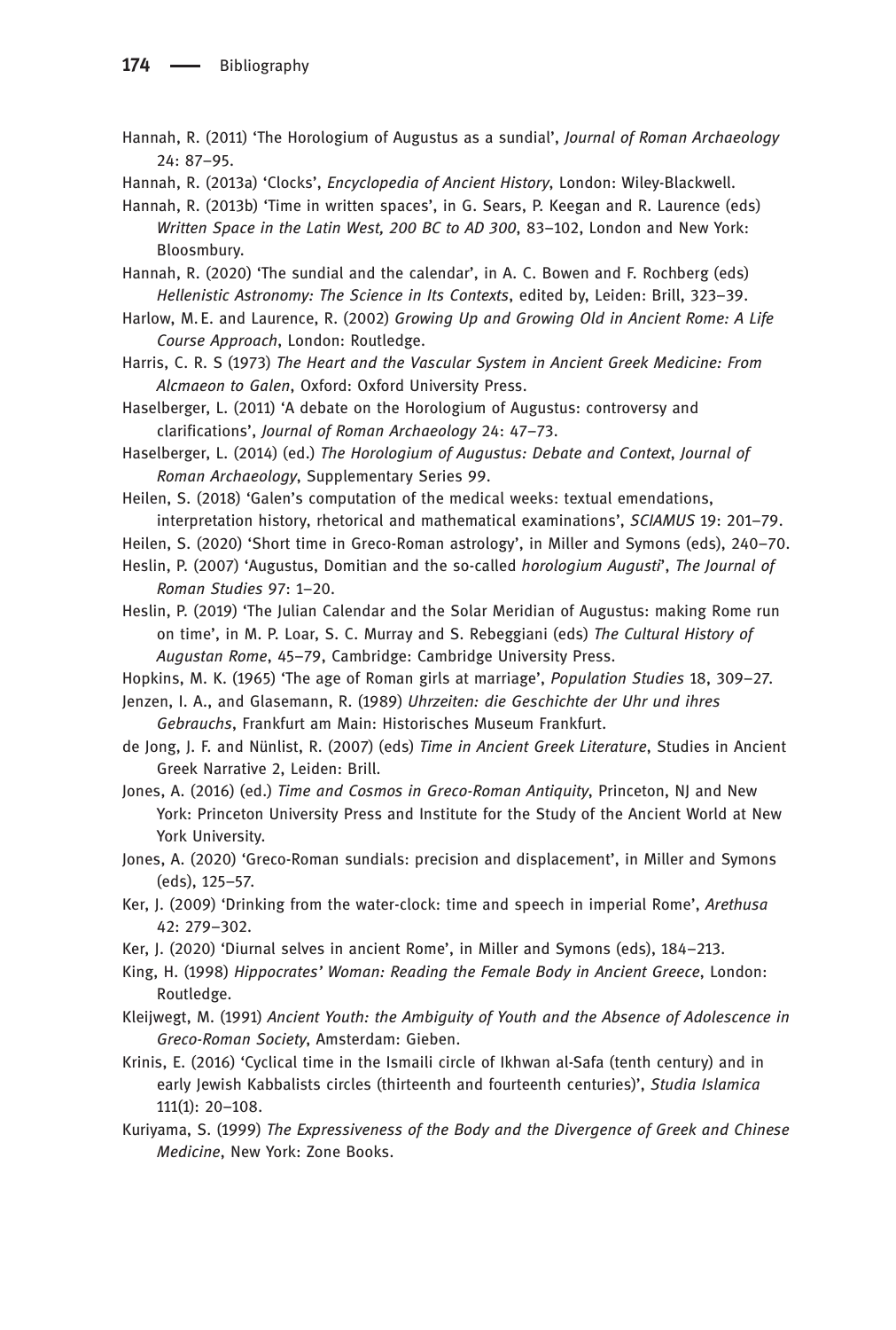- Landels, J. G. (1979) 'Water-clocks and time measurement in classical antiquity', *Endeavour* 3(1): 32–7.
- Landes, D. S. (1983) Revolution in Time: Clocks and the Making of the Modern World, Cambridge, MA: Belknap Press of Harvard University Press.
- Lang, J. (2012) Mit Wissen geschmückt?: zur bildlichen Rezeption griechischer Dichter und Denker in der römischen Lebenswelt, Wiesbaden: Reichert.
- Langholf, V. (1973) ' Ὥρα—Stunde: zwei Belege aus dem Anfang des 4. Jh. v.Chr.', Hermes 101: 382–4.
- Langholf, V. (1990) Medical Theories in Hippocrates: Early Texts and the 'Epidemics', New York and Berlin: De Gruyter.
- La Rocca, E. and Parisi Presicce, C. (2011) (eds) Ritratti: le tante facce del potere, Rome: MondoMostre.
- Laurence, R. (2000) 'Metaphors, monuments and texts: the life course in Roman culture', World Archaeology 31:3, 442–55.
- Lehoux, D. (2007) Astronomy, Weather, and Calendars in the Ancient World: Parapegmata and Related Texts in Classical and Near-Eastern Societies, Cambridge: Cambridge University Press.
- Leith, D. (2008) 'The diatritus and therapy in Graeco-Roman medicine', The Classical Quarterly 58.2, 581–600.
- Leith, D. (2021) 'Asclepiades of Bithynia as Hippocratic commentator', in P. Pormann (ed.) Hippocrates East and West: Commentaries in the Greek, Latin, Syriac and Arabic Traditions, 114–46, Leiden: Brill.
- Lewis, M. (2000) 'Theoretical hydraulics, automata, and water clocks', in Ö. Wikander (ed.) Handbook of Ancient Water Technology, 343–69, Leiden: Brill.
- Lewis, O. (2016) 'The practical application of ancient pulse-lore and its influence on the doctor–patient interaction', in Petridou and Thumiger (eds), 345–64.
- Lewis, O. (2022) 'Galen against Archigenes on the pulse and what it teaches us about Galen's method of diairesis', in R. J. Hankinson and M. Havrda (eds) Galen's Epistemology: Experience, Reason, and Method in Ancient Medicine, 190–217, Cambridge: Cambridge University Press.
- Lewis, O. (forthcoming) 'The pulse', in P. N. Singer, R. Rosen and J. Laskaris (eds) The Oxford Handbook of Galen, Oxford: Oxford University Press.
- von Lieven, A. and Schomberg, A. (2020) 'The ancient Egyptian water clock between religious significance and scientific functionality', in Miller and Symons (eds), 52–89.
- Litchfield, M. (1988) 'Aristoxenus and empiricism: a reevaluation based on his theories', Journal of Music Theory 32(1): 51–73.
- Lloyd, G. E. R. (1979) Magic, Reason and Experience: Studies in the Origin and Development of Greek Science, Cambridge: Cambridge University Press.
- Lloyd, G. E. R. (1988) 'Scholarship, authority and argument in Galen's Quod animi mores', in P. Manuli and M. Vegetti (eds) Le opere psicologiche di Galeno, 11–42, Naples: Bibliopolis.
- Lloyd, G. E. R. (1993) 'Galen on Hellenistics and Hippocrateans: contemporary battles and past authorities', in J. Kollesch and D. Nickel (eds) Galen und das hellenistische Erbe, 125–43, Franz Steiner Verlag, repr. in id. (1993) Methods and Problems in Greek Science, 398–416, Cambridge: Cambridge University Press.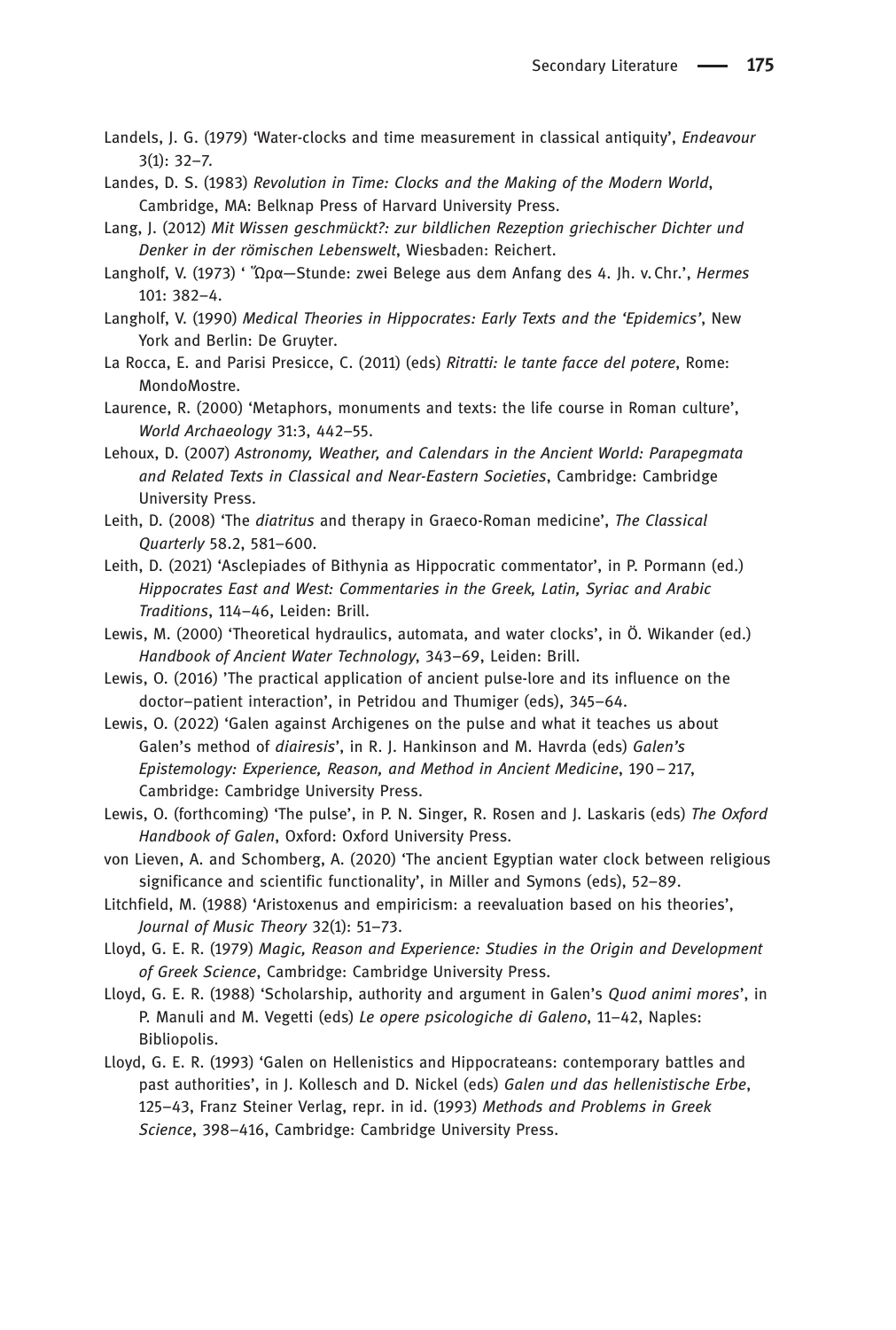- Longhi, V. (2020) Krisis ou la décision génératrice: épopée, médecine Hippocratique, Platon, Villeneuve d'Ascq: Presses Universitaires du Septentrion.
- Loraux, N. (1986) The Invention of Athens: The Funeral Oration in the Classical City, trans. A. Sheridan, Cambridge, MA: Harvard University Press.
- Luciani, F. (2009) 'Ultimi minuti di vita: le suddivisioni dell' hora nelle epigrafi funerarie latine', in F. Luciani, C. Maratini and A. Zaccaria Ruggiu (eds.) Temporalia: itinerari nel tempo e sul tempo, 121–44, Padua: Sargon.
- McTaggart, J. M.E. (1908) 'The unreality of time', Mind 18: 457–84.
- McTaggart, J. M.E. (1927) The Nature of Existence, Cambridge: Cambridge University Press.
- Marquardt, J., Müller, I. and Helmreich, G. (1884) Galeni Pergameni Scripta Minora, vol. I, Leipzig: Teubner.
- Marrou, H.-I. (1938) Mousikos anēr: étude sur les scènes de la vie intellectuelle figurant sur les monuments funéraires romains, Grenoble: Didier & Richard.
- Mattern, S. M. (2008) Galen and the Rhetoric of Healing, Baltimore: The Johns Hopkins University Press.
- Mattern, S. M. (2017) 'Galen', in Richter and Johnson (eds), 371–88.
- Miller, G. A. (1956) 'The magical number seven, plus or minus two: some limits on our capacity for processing information', The Psychological Review 63(2): 81–97.
- Miller, K. J. (2018) 'From critical days to critical hours: Galenic refinements of Hippocratic models', TAPA 148: 111–48.
- Miller, K. J. (2020) 'Hourly timekeeping and the problem of irregular fevers', in Miller and Symons (eds), 271–92.
- Miller, K. J. (forthcoming) Doctors on the Clock: How Sundials and Water Clocks Changed Ancient Medicine.
- Miller, K. J. and Symons, S. L. (2020) (eds.) Down to the Hour: Short Time in the Ancient Mediterranean, Leiden/Boston: Brill.
- Mitchell, S. (1993) 'Mach's mechanics and absolute space and time', Studies in History and Philosophy of Science Part A 24(4): 565–83.
- Moraux, P. (1984) Der Aristotelismus bei den Griechen von Andronikos bis Alexander von Aphrodisias, II: Der Aristotelismus im I. und II. Jh. n.Chr., Berlin and New York: De Gruyter.
- Most, G. W. (1997) 'Hesiod's myth of the five (or three or four) races', Proceedings of the Cambridge Philological Society 43: 104–27.
- Mouroutsou, G. (2020) 'The plasticity of the present moment in Marcus Aurelius' Meditations', Ancient Philosophy 40(2).
- Newton-Smith, W. H. (1980) The Structure of Time, London: Routledge.
- Nodelman, S. (1993) 'How to read a Roman portrait', in E. D'Ambra (ed.) Roman Art in Context: An Anthology, 10-26, Englewood Cliffs, NJ: Prentice Hall.
- Nordberg, H. (1963) Biometrical Notes: The Information on Ancient Christian Inscriptions from Rome Concerning the Duration of Life and the Dates of Birth and Death, Acta Instituti Romani Finlandiae, II.2, Helsinki: The University Press.
- Nutton, V. (1983) 'The seeds of disease: an explanation of contagion and infection from the Greeks to the Renaissance', Medical History 27: 1–34.
- Nutton, V. (2013) Ancient Medicine, 2nd edition, London: Routledge.
- Parkin, T. (1999) 'Ageing in antiquity: status and participation', in P. Johnson and P. Thane (eds) Old Age from Antiquity to Post-Modernity, 19–42, London: Routledge.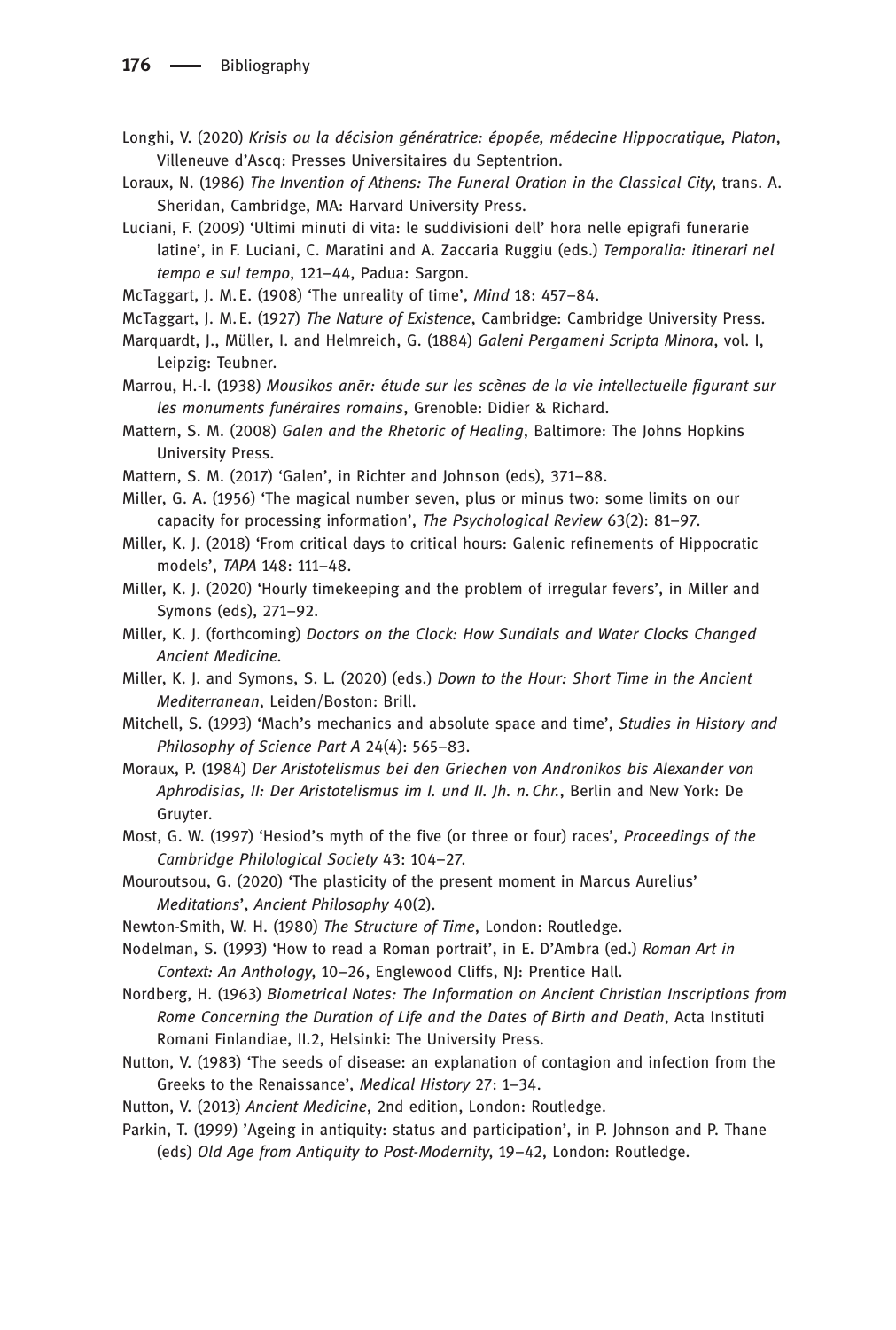Pearson, L. (1990) Aristoxenus: Elementa Rhythmica, Oxford: Clarendon Press.

- Pennuto, C. (2008) 'The debate on critical days in Renaissance Italy', in C. Burnett and R. Yoeli-Tlalim (eds) Astro-Medicine: Astrology and Medicine, East and West, 75–98, Florence: Sismel.
- Petit, C. (2019) (ed.) Galen's Treatise Περὶ ἀλυπίας (De indolentia) in Context: A Tale of Resilience, Leiden: Brill.
- Petridou, G. and Thumiger, C. (2016) (eds) Homo Patiens: Approaches to the Patient in the Ancient World, Leiden: Brill.
- Pietrobelli, A. (2013) 'Galien agnostique: un texte caviardé par la tradition', Revue des Études Grecques 126: 103–35.
- Pines, S. (1955) 'A tenth century philosophical correspondence', Proceedings of the American Academy for Jewish Research 24: 103–36.
- Prosser, S. (2016) Experiencing Time, Oxford: Oxford University Press.
- Rehak, P. (2006) Imperium and Cosmos: Augustus and the Northern Campus Martius, ed. J. G. Younger, Madison, WI: University of Wisconsin Press.
- Remijsen, S. (2007) 'The postal service and the hour as a unit of time in antiquity', Historia: Zeitschrift Für Alte Geschichte 56(2): 127-40.
- Richter, D. S. and Johnson, W. A. (2017) (eds) The Oxford Handbook of the Second Sophistic, Oxford: Oxford University Press.
- Riggsby, A. M. (2009) 'For whom the clock drips', Arethusa 42.3, 271–8.
- Romilly, J. de (1968) Time in Greek Tragedy, Ithaca, NY: Cornell University Press.
- Roscher, W. H. (1906) 'Die Hebdomadenlehre der griechischen Philosophen und Ärzte', Abhandlungen der sächsischen Gesellschaft 24.6.
- Rosen, R. (2004) (ed.) Time and Temporality in the Ancient World, Philadephia, PA: University of Pennsylvania Museum of Archaeology and Anthropology.
- Rosen, R. (2010) 'Galen, satire and the compulsion to instruct', in H. J. F. Horstmanshoff and C. van Tilburg (eds) Hippocrates and Medical Education, 325–42, Leiden: Brill.
- Rossiter, J. J. and Suksi, A. (eds) (2003) The Seasons: Greek and Roman Perspectives, Mouseion (special issue) 47.3.
- Rüpke, J. (1995) Kalender und Öffentlichkeit: Die Geschichte der Repräsentation und religiösen Qualifikation von Zeit in Rom, Berlin: De Gruyter.
- Rüpke, J. (2011) The Roman Calendar from Numa to Constantine: Time, History, and the Fasti, Chichester: Wiley-Blackwell.
- Salas, L. (2021) Cutting Words: Polemical Dimensions of Galen's Anatomical Experiments, Leiden: Brill.
- Salas, L. (forthcoming) 'Anatomy and physiology', in P. N. Singer, R. Rosen and J. Laskaris (eds) The Oxford Handbook of Galen, Oxford: Oxford University Press.
- Samuel, A. E. (1972) Greek and Roman Chronology: Calendars and Years in Classical Antiquity, Munich: Beck.
- Schadewalt, W. (1960) 'Lebenszeit und Greisenalter im frühen Griechentum', Hellas und Hesperien: 41–59.
- Schaldach, K. (2001) Römische Sonnenuhren: eine Einführung in die antike Gnomonik, 3rd edn., Frankfurt-am-Rhein: Harri Deutsch.
- Scheidel, W. (2001) 'Roman age structure: evidence and models', The Journal of Roman Studies 91: 1–26.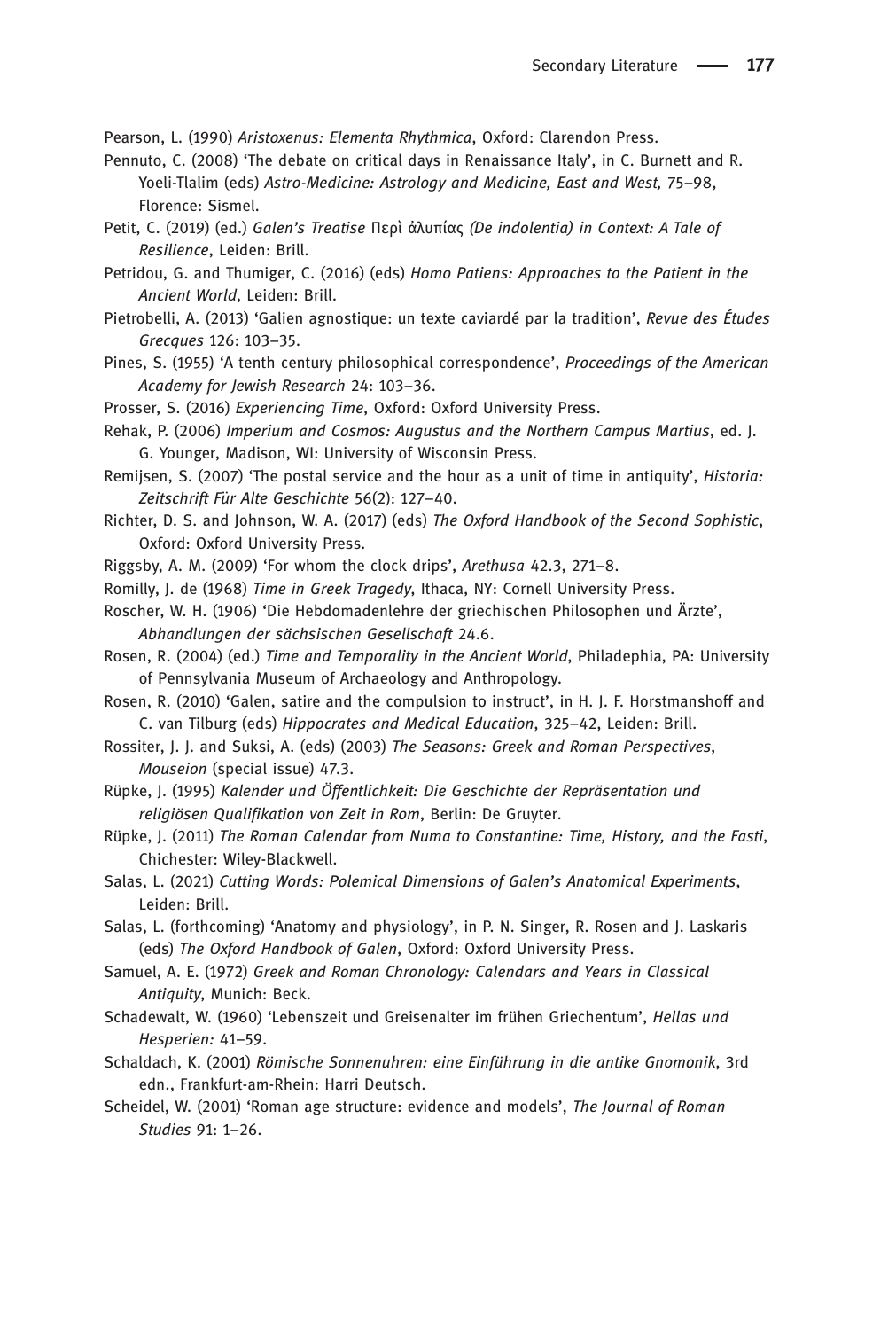- Schöne, H. 1933. 'Galenos' Schrift über die Siebenmonatskinder', Quellen und Studien zur Geschichte der Naturwissenschaften und Medizin 3 (4): 127–30.
- Schütz, M. (1990) 'Zur Sonnenuhr des Augustus auf dem Marsfeld', Gymnasium 97, 432–57.
- Sedley, D. (1977) 'Diodorus Cronus and Hellenistic philosophy', Proceedings of the Cambridge Philological Society 203, n.s. 23: 74–120.
- Sedley, D. (2009) 'Diodorus Cronus', SEP, https://plato.stanford.edu/archives/win2018/ entries/diodorus-cronus/ Accessed: 3. 11.2021.
- Sherwood, A. N., Nikolic, M., Humphrey, J. W. and Oleson, J. P. (2020) Greek and Roman Technology: A Sourcebook of Translated Greek and Roman Texts, 2nd edition, London: Routledge.
- Shoemaker, S. (1969) 'Time without change', The Journal of Philosophy 19: 363–81.
- Singer, P. N. (1996) 'Notes on Galen's Hippocrates', in M. Vegetti and S. Gastaldi (eds) Studi di storia di medicina antica e medievale in memoria di Paola Manuli, 66–76, Florence: La nuova Italia.
- Singer, P. N. (1997) Galen: Selected Works, translated with an introduction and notes, Oxford: Oxford University Press.
- Singer, P. N. (2013) (ed.) Galen: Psychological Writings, translated with introductions and notes by V. Nutton, D. Davies and P. N. Singer, with the collaboration of P. Tassinari, Cambridge: Cambridge University Press.
- Singer, P. N. (2014) 'Galen and the philosophers: philosophical engagement, shadowy contemporaries, Aristotelian transformations', in P. Adamson, R. Hansberger and J. Wilberding (eds) Philosophical Themes in Galen, 7–38, London: Institute of Classical Studies.
- Singer, P. N. (2019a) 'Galen and the culture of Pergamon: a view of Greek medical– intellectual life in Roman Asia', in B. Türkmen, F. Kurunaz, N. Ermiş, Y. Ekinci Danısan (eds) II. Uluslararası Bergama Sempozyumu, 9–10 Mayıs 2013, 131–69, Izmir.
- Singer, P. N. (2019b) 'New light and old texts: Galen on his own books', in C. Petit (ed.) Galen's Treatise Περὶ ἀλυπίας (De Indolentia) in Context: A Tale of Resilience, 91– 131, Leiden: Brill.
- Singer, P. N. (2021) 'Beyond and behind the commentary: Galen on Hippocrates on elements', in P. Pormann (ed.) Hippocrates East and West: Commentaries in the Greek, Latin, Syriac and Arabic Traditions, 114–46, Leiden: Brill.
- Singer, P. N. (2022) 'The relationship between perceptual experience and logos: Galen's clinical perspective', in R. J. Hankinson and M. Havrda (eds) Galen's Epistemology: Experience, Reason, and Method in Ancient Medicine, 156–89, Cambridge: Cambridge University Press.
- Singer, P. N. (forthcoming) Galen: Writings on Health, translated with introduction and notes, Cambridge: Cambridge University Press.
- Singer, P. N. and van der Eijk, P. J. (2018) Galen: Works on Human Nature, vol. I: Mixtures (De temperamentis), translated with introduction and notes, Cambridge: Cambridge University Press.
- Sipiora, P. and Baumlin, J. S. (2002) (eds) Rhetoric and Kairos: Essays in History, Theory, and Praxis, Albany, NY: State University of New York Press.
- Siraisi, N. (1975) 'The music of pulse in the writings of Italian academic physicians (fourteenth and fifteenth centuries)', Speculum 50(4): 689–710.
- Smith, A. (1996) 'Eternity and time', in L. Gerson (ed.) The Cambridge Companion to Plotinus, 196–216, Cambridge: Cambridge University Press.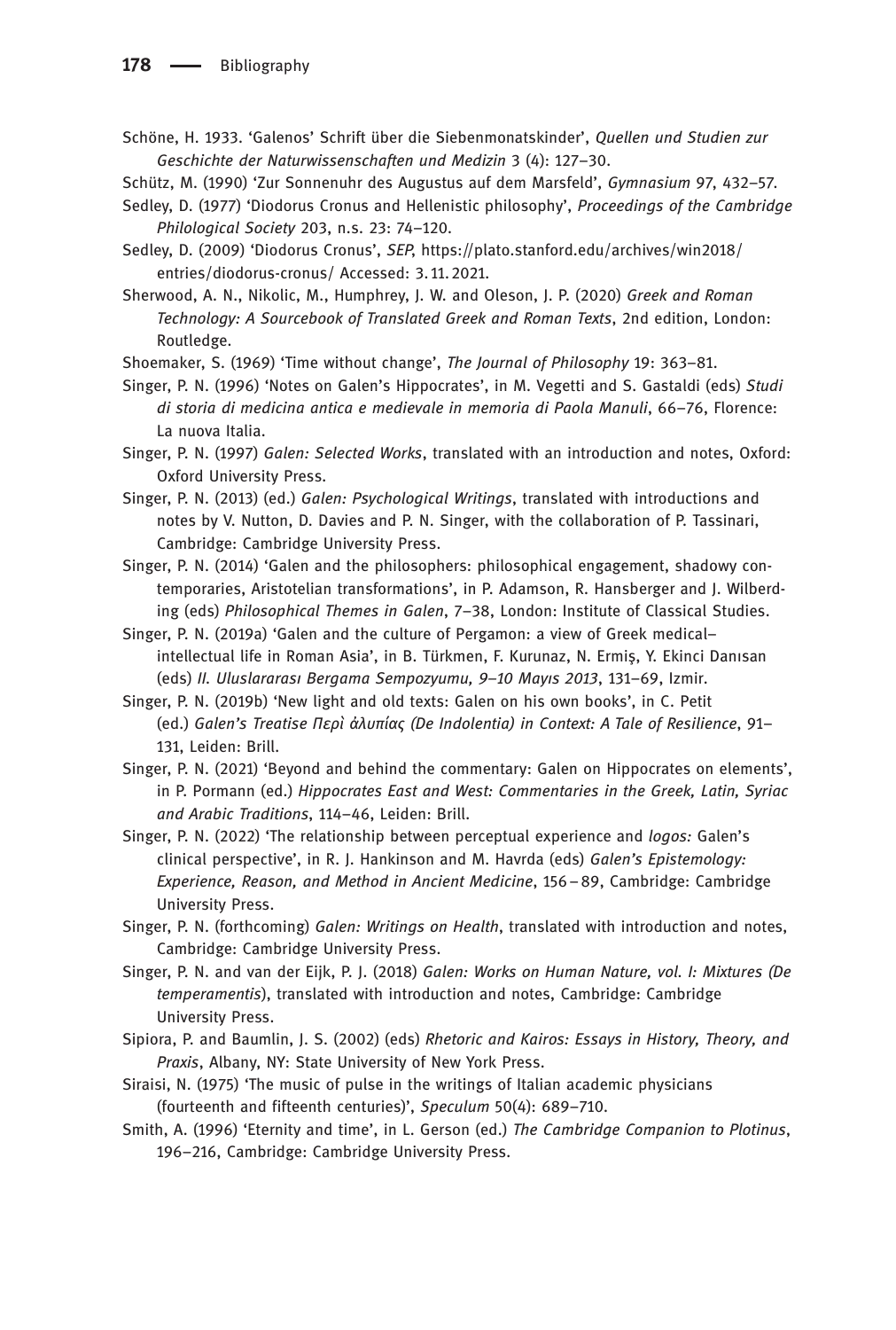Smith, W. D. (1979) The Hippocratic Tradition, Ithaca, NY: Cornell University Press.

- Smith, W. D. (1981) 'Implicit fever theory in *Epidemics* 5 and 7', in W. F. Bynum and V. Nutton (eds) Theories of Fever from Antiquity to the Enlightenment, 1–18, London: Wellcome Institute for the History of Medicine, [http://journals.cambridge.org/article\\_](http://journals.cambridge.org/article_S0025727300070034) [S0025727300070034](http://journals.cambridge.org/article_S0025727300070034). Accessed: 3. 11.2021.
- Sorabji, R. (1983) Time, Creation and the Continuum: Theories in Antiquity and the Early Middle Ages, London: Duckworth.
- von Staden, H. (1989) Herophilus: The Art of Medicine in Early Alexandria, Cambridge: Cambridge University Press.
- von Staden, H. (1991) 'Galen as historian', in J. A. López Férez (ed.) Galeno: Obra, Pensamiento e Influencia, 205–22, Madrid: Universidád Nacional de Educación a Distancia.
- von Staden, H. (1992) 'The discovery of the body: human dissection and its cultural contexts in ancient Greece', The Yale Journal of Biology and Medicine 65: 223–41.
- von Staden, H. (1997) 'Galen and the Second Sophistic', in R. Sorabji (ed.) Aristotle and After, 33–54, London: Institute of Classical Studies.
- von Staden, H. (2004) 'Galen's Alexandria', in W. V. Harris and G. Ruffini (eds) Ancient Alexandria between Egypt and Greece, 179–215, Leiden: Brill.
- von Staden, H. (2006) 'Interpreting "Hippokrates" in the 3rd and 2nd centuries BC', in C. W. Müller et al. (eds) Ärzte und ihre Interpreten, 15–47, Berlin: De Gruyter.
- von Staden, H. (2009) 'Staging the past, staging oneself: Galen on Hellenistic exegetical traditions', in Gill et al. (eds), 132–56.
- Steele, J. M. (2016) (ed.) The Circulation of Astronomical Knowledge in the Ancient World, Leiden: Brill.
- Stern, S. (2012) Calendars in Antiquity: Empires, States, and Societies, Oxford: Oxford University Press.
- Swain, S. (1996) Hellenism and Empire: Language, Classicism and Power in the Greek World AD 50–250, Oxford: Clarendon Press.
- Talbert, R. J. A. (2017) Roman Portable Sundials: the Empire in Your Hand, Oxford: Oxford University Press.
- Talbert, R. J. A. (2020) 'Roman concern to know the hour in broader historical context', in A. Belousov and C. J. Ilyushechkina (eds.) Homo Omnium Horarum: Symbolae Ad Anniversarium Septuagesimum Professoris Alexandri Podosinov Dedicatae, 534–55, Moscow: Academia Pozharskiana.
- Tempest-Walters, K. (2020) 'A Translation of and Commentary on Plotinus' Ennead III.7', Ph.D Dissertation, Royal Holloway, University of London.
- Thompson, E. P. (1967) 'Time, work-discipline, and industrial capitalism', Past & Present 38: 56–97.
- Totelin, L. (2009) Hippocratic Recipes: Oral and Written Transmission of Knowledge in Fifthand Fourth-Century Greece, Leiden: Brill.
- Totelin, L. (2021) 'A woman in flux: fluidity in Hippocratic gynaecology', in C. Thumiger (ed.) Holism in Ancient Medicine and its Reception, 220–36, Leiden: Brill.
- Trédé-Boulmer, M. (2015) Kairos, L'à-propos et l'occasion: Le mot et la notion d'Homère à la fin du IVe siècle avant J.-C., revised edition, Paris: Les Belles Lettres.
- Turetzky, P. (1998) Time, London: Routledge.
- Turner, A. (1990 Time, The Hague: Tijd voor Tijd Foundation.